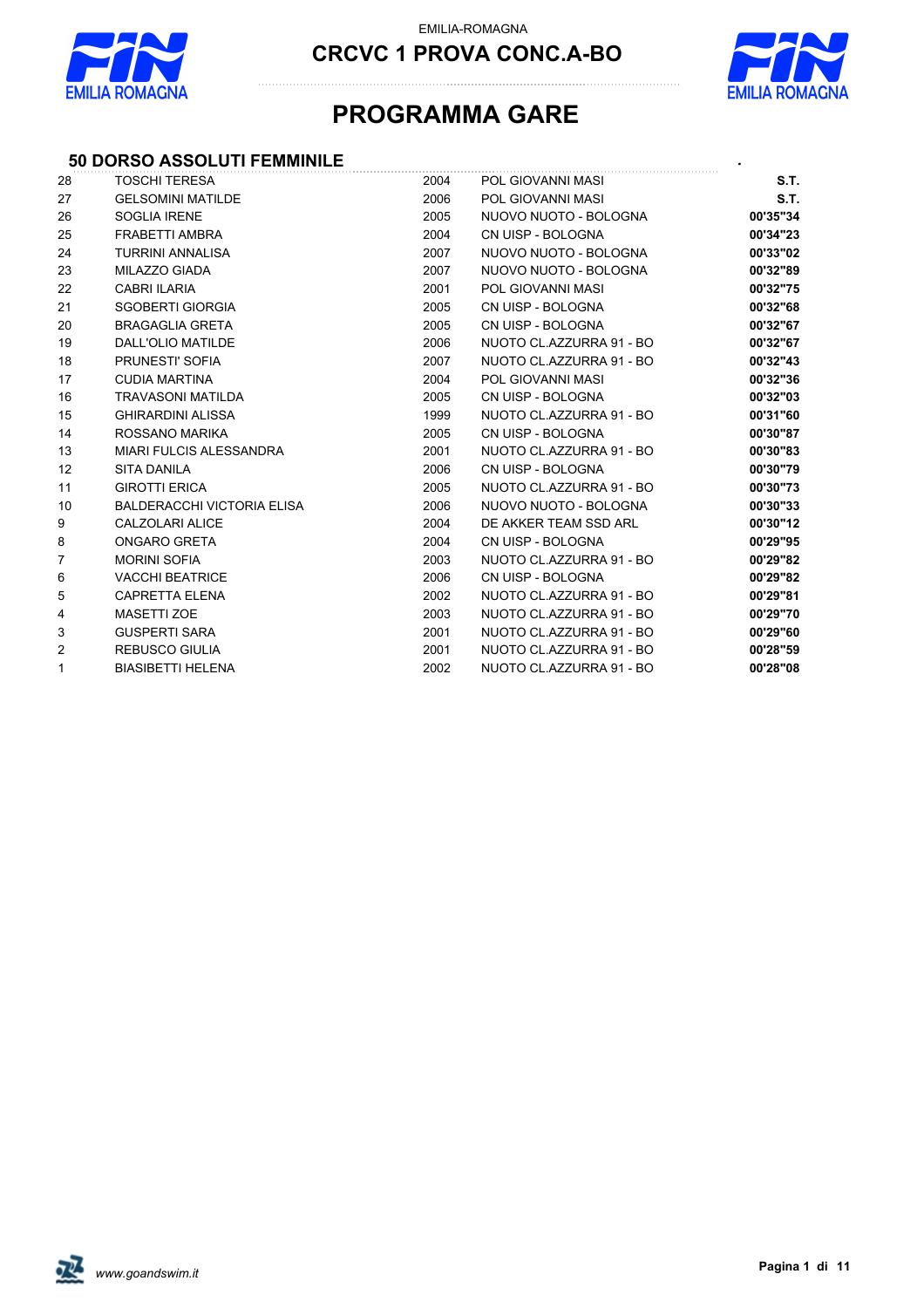

**CRCVC 1 PROVA CONC.A-BO**



# **PROGRAMMA GARE**

## **100 RANA ASSOLUTI FEMMINILE** *.*

| 50 | DI LELLA ELEONORA           | 2009 | CN UISP - BOLOGNA        | S.T.     |
|----|-----------------------------|------|--------------------------|----------|
| 49 | <b>ZUCCHINI VALENTINA</b>   | 2009 | CN UISP - BOLOGNA        | S.T.     |
| 48 | <b>ZIONI MIRIAM</b>         | 2009 | CN UISP - BOLOGNA        | S.T.     |
| 47 | <b>PACINI ALICE</b>         | 2009 | CN UISP - BOLOGNA        | S.T.     |
| 46 | PASSARELLA FEDERICA         | 2009 | CN UISP - BOLOGNA        | S.T.     |
| 45 | <b>CASTAGNI GIULIA</b>      | 2009 | CN UISP - BOLOGNA        | 01'44"40 |
| 44 | PANIGALLI ELISA             | 2009 | CN UISP - BOLOGNA        | 01'43"80 |
| 43 | <b>BENERICETTI IRENE</b>    | 2009 | NUOVO NUOTO - BOLOGNA    | 01'38"70 |
| 42 | <b>TAROZZI AGNESE</b>       | 2009 | NUOVO NUOTO - BOLOGNA    | 01'32"10 |
| 41 | <b>FARAGLIA MATILDE</b>     | 2009 | DE AKKER TEAM SSD ARL    | 01'30"12 |
| 40 | <b>BIACCHESSI ASIA</b>      | 2009 | CN UISP - BOLOGNA        | 01'29"58 |
| 39 | <b>BONFIGLIOLI GINEVRA</b>  | 2009 | DE AKKER TEAM SSD ARL    | 01'29"26 |
| 38 | <b>MASELLI MARGHERITA</b>   | 2009 | PRESIDENT BOLOGNA        | 01'29"15 |
| 37 | SUBASCIAKI CHIARA           | 2008 | PRESIDENT BOLOGNA        | 01'29"10 |
| 36 | STANZANI ALESSIA            | 2006 | POL GIOVANNI MASI        | 01'27"40 |
| 35 | RAMENGHI ANNA ELENA         | 2008 | DE AKKER TEAM SSD ARL    | 01'25"62 |
| 34 | <b>VENTURA ALLEGRA</b>      | 2008 | CN UISP - BOLOGNA        | 01'25"03 |
| 33 | <b>HILBE GIULIA</b>         | 2008 | CN UISP - BOLOGNA        | 01'25"03 |
| 32 | <b>MAGLI NICOLE</b>         | 2008 | CN UISP - BOLOGNA        | 01'24"95 |
| 31 | SOGLIA MARTA                | 2002 | NUOVO NUOTO - BOLOGNA    | 01'24"92 |
| 30 | BATTISTELLI VITTORIA        | 2007 | DE AKKER TEAM SSD ARL    | 01'24"51 |
| 29 | <b>BIFFI ELENA</b>          | 2009 | PRESIDENT BOLOGNA        | 01'24"26 |
| 28 | <b>COCCI IRENE CATERINA</b> | 2005 | NUOVO NUOTO - BOLOGNA    | 01'24"04 |
| 27 | <b>MULATERI GAIA</b>        | 2008 | PRESIDENT BOLOGNA        | 01'23"89 |
| 26 | <b>GIOSUE' ALLEGRA</b>      | 2007 | CN UISP - BOLOGNA        | 01'23"71 |
| 25 | <b>CREMONINI EMMA</b>       | 2008 | PRESIDENT BOLOGNA        | 01'23"49 |
| 24 | ROLLI MARTA                 | 2009 | DE AKKER TEAM SSD ARL    | 01'23"47 |
| 23 | <b>BERTOCCHI GIULIA</b>     | 2006 | CN UISP - BOLOGNA        | 01'23"41 |
| 22 | <b>GHINI AMANDA</b>         | 2003 | POL GIOVANNI MASI        | 01'22"67 |
| 21 | DE LUCA GIORGIA             | 2007 | CN UISP - BOLOGNA        | 01'20"25 |
| 20 | TALE' FRANCESCA             | 2005 | NUOVO NUOTO - BOLOGNA    | 01'19"60 |
| 19 | BONETALLI AURORA            | 2005 | NUOVO NUOTO - BOLOGNA    | 01'19"36 |
| 18 | <b>MARTELLI GIULIA</b>      | 2006 | NUOVO NUOTO - BOLOGNA    | 01'19"32 |
| 17 | <b>RECCHIONI BEATRICE</b>   | 2006 | CN UISP - BOLOGNA        | 01'19"17 |
| 16 | <b>VENTURA GINEVRA</b>      | 2006 | CN UISP - BOLOGNA        | 01'17"70 |
| 15 | LOPEZ SOFIA                 | 2006 | NUOVO NUOTO - BOLOGNA    | 01'16"40 |
| 14 | <b>COATTI MARTA</b>         | 2002 | DE AKKER TEAM SSD ARL    | 01'15"78 |
| 13 | <b>CESARI GIULIA</b>        | 2008 | CN UISP - BOLOGNA        | 01'15"05 |
| 12 | <b>FORNASARI ERIKA</b>      | 2006 | CN UISP - BOLOGNA        | 01'14"75 |
| 11 | FONTANA CHIARA              | 2004 | NUOTO CL.AZZURRA 91 - BO | 01'13"88 |
| 10 | <b>BIANCONI CAROLINA</b>    | 2007 | NUOTO CL.AZZURRA 91 - BO | 01'13"57 |
| 9  | MILANI CARLOTTA             | 2007 | NUOVO NUOTO - BOLOGNA    | 01'13"05 |
| 8  | DE SIMONE ALICE             | 2004 | DE AKKER TEAM SSD ARL    | 01'12"22 |
| 7  | RUSSO ROSANNA CLAUDIA       | 2004 | DE AKKER TEAM SSD ARL    | 01'11"49 |
| 6  | DASCANIO AURORA             | 2004 | NUOTO CL.AZZURRA 91 - BO | 01'09"98 |
| 5  | <b>COMPIERCHIO ADRIANA</b>  | 2003 | NUOTO CL.AZZURRA 91 - BO | 01'09"69 |
| 4  | <b>GUERRA GIORGIA</b>       | 2000 | DE AKKER TEAM SSD ARL    | 01'09"63 |
| 3  | <b>CERCHIER MATILDE</b>     | 2001 | NUOTO CL.AZZURRA 91 - BO | 01'09"56 |
| 2  | <b>GIANGIORGI SVEVA</b>     | 2004 | NUOTO CL.AZZURRA 91 - BO | 01'08"81 |
| 1  | CAVAGNOLI VANESSA           | 2001 | NUOTO CL.AZZURRA 91 - BO | 01'08"16 |
|    |                             |      |                          |          |
|    |                             |      |                          |          |

#### **50 STILE LIBERO ASSOLUTI FEMMINILE** *.*

| 89 | <b>BRUNI GIULIA</b>   | 2008 | CN UISP - BOLOGNA | S.T. |
|----|-----------------------|------|-------------------|------|
| 88 | <b>HILBE GIULIA</b>   | 2008 | CN UISP - BOLOGNA | S.T. |
| 87 | QUARTUCCI MATILDE     | 2003 | POL GIOVANNI MASI | S.T. |
| 86 | <b>TOSCHI TERESA</b>  | 2004 | POL GIOVANNI MASI | S.T. |
| 85 | <b>SANTI BEATRICE</b> | 2009 | POL GIOVANNI MASI | S.T. |
| 84 | STANZANI SAMANTHA     | 2009 | CN UISP - BOLOGNA | S.T. |
| 83 | <b>MASI CLARA</b>     | 2009 | CN UISP - BOLOGNA | S.T. |

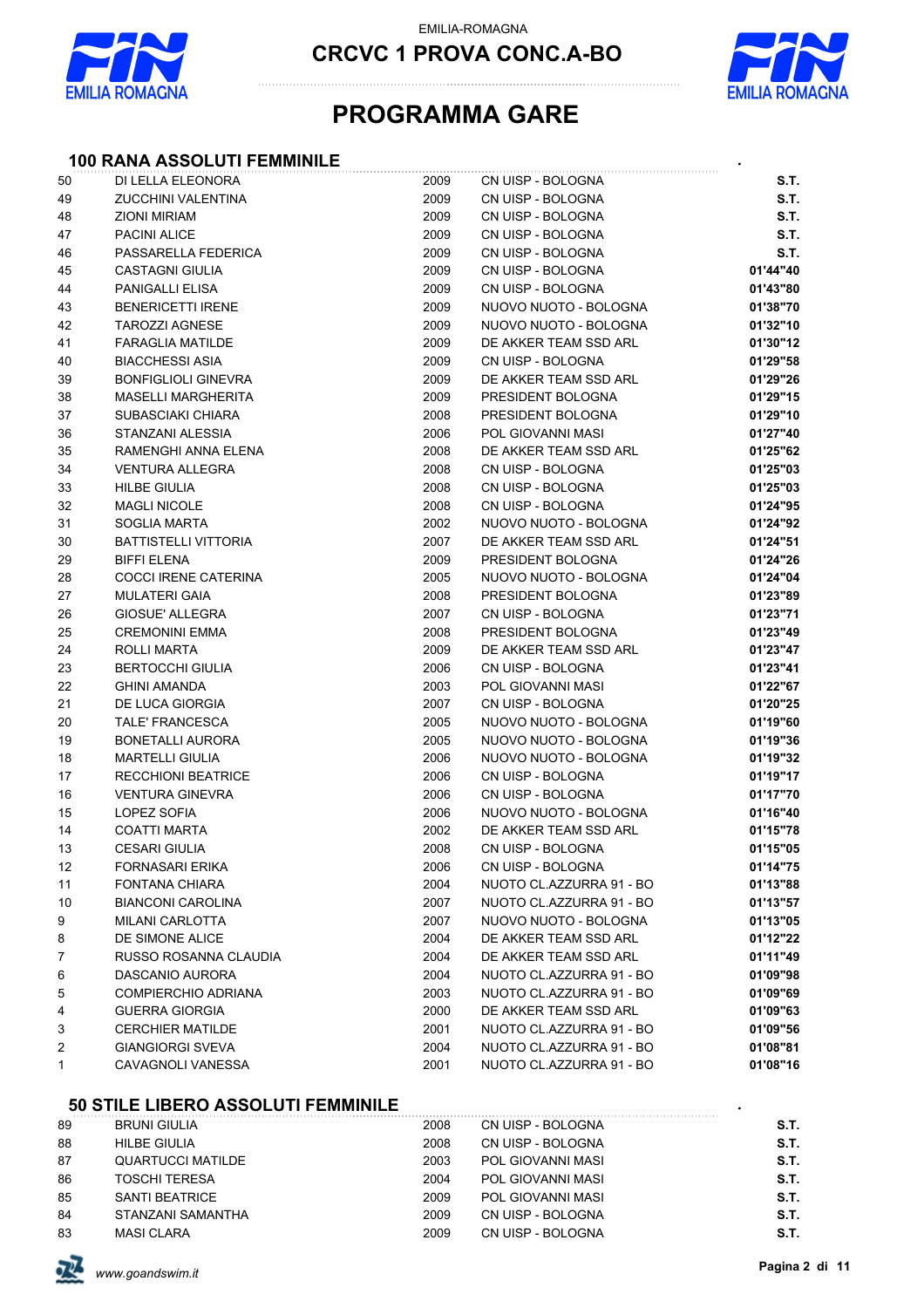



# **PROGRAMMA GARE**

| 82         | DI LELLA ELEONORA          | 2009 | CN UISP - BOLOGNA                                    | S.T.     |
|------------|----------------------------|------|------------------------------------------------------|----------|
| 81         | <b>TOTO' SARA</b>          | 2001 | POL GIOVANNI MASI                                    | S.T.     |
| 80         | PANIGALLI ELISA            | 2009 | CN UISP - BOLOGNA                                    | 00'39"50 |
| 79         | ZUCCHINI VALENTINA         | 2009 | CN UISP - BOLOGNA                                    | 00'38"30 |
| 78         | <b>CASTAGNI GIULIA</b>     | 2009 | CN UISP - BOLOGNA                                    | 00'37"50 |
| 77         | TUDOR MONICA ROXANA        | 2009 | DE AKKER TEAM SSD ARL                                | 00'36"66 |
| ${\bf 76}$ | BERNABEI LUCREZIA STELLA   | 2009 | CN UISP - BOLOGNA                                    | 00'36"30 |
| 75         | <b>VISENTINI SOFIA</b>     | 2009 | NUOVO NUOTO - BOLOGNA                                | 00'36"20 |
| 74         | <b>BITELLI GIULIA</b>      | 2009 | POL GIOVANNI MASI                                    | 00'34"80 |
| 73         | <b>DUBBINI GRETA</b>       | 2009 | CN UISP - BOLOGNA                                    | 00'34"73 |
| 72         | <b>NALDI LUCIA</b>         | 2008 | CN UISP - BOLOGNA                                    | 00'34"64 |
| 71         | <b>ZIONI MIRIAM</b>        | 2009 | CN UISP - BOLOGNA                                    | 00'34"19 |
| 70         | <b>VENTURA ALLEGRA</b>     | 2008 | CN UISP - BOLOGNA                                    | 00'34"12 |
| 69         | CAPOBIANCO SARA            | 2008 | PRESIDENT BOLOGNA                                    | 00'33"86 |
| 68         | <b>BIANCHI LINDA</b>       | 2009 | PRESIDENT BOLOGNA                                    | 00'33"37 |
| 67         | <b>MANGIONE ELETTRA</b>    | 2007 | NUOTO CL.AZZURRA 91 - BO                             | 00'32"66 |
| 66         | <b>MAGGIO IRIS</b>         | 2008 | PRESIDENT BOLOGNA                                    | 00'32"50 |
| 65         | PASSARELLA FEDERICA        | 2009 | CN UISP - BOLOGNA                                    | 00'32"34 |
| 64         | <b>BONFIGLIOLI GINEVRA</b> | 2009 | DE AKKER TEAM SSD ARL                                | 00'32"05 |
| 63         | SICOLO GAIA                | 2006 | NUOTO CL.AZZURRA 91 - BO                             | 00'31"91 |
| 62         | <b>COLUCCI FRANCESCA</b>   | 2008 | CN UISP - BOLOGNA                                    | 00'31"89 |
| 61         | <b>MAGLI NICOLE</b>        | 2008 | CN UISP - BOLOGNA                                    | 00'31"82 |
| 60         | RAVENNA PAOLA              | 2008 | PRESIDENT BOLOGNA                                    | 00'31"56 |
| 59         | <b>ANASTASI IRIS</b>       | 2009 | CN UISP - BOLOGNA                                    | 00'31"37 |
| 58         | <b>BULDRINI ILARY</b>      | 2007 | NUOVO NUOTO - BOLOGNA                                | 00'31"23 |
| 57         | <b>ZANETTI GAIA</b>        | 2008 | CN UISP - BOLOGNA                                    | 00'31"17 |
|            |                            |      |                                                      |          |
| 56         | <b>FORESTI MARTINA</b>     | 2007 | NUOTO CL.AZZURRA 91 - BO<br>NUOTO CL.AZZURRA 91 - BO | 00'31"08 |
| 55         | PIANTA EMMA                | 2007 |                                                      | 00'31"04 |
| 54         | STANZANI ALESSIA           | 2006 | POL GIOVANNI MASI                                    | 00'30"96 |
| 53         | LENZI ARIANNA              | 2009 | PRESIDENT BOLOGNA                                    | 00'30"94 |
| 52         | AMKRANG NATTATIDA          | 2008 | CN UISP - BOLOGNA                                    | 00'30"92 |
| 51         | SUBASCIAKI CHIARA          | 2008 | PRESIDENT BOLOGNA                                    | 00'30"82 |
| 50         | <b>TURRINI ANNALISA</b>    | 2007 | NUOVO NUOTO - BOLOGNA                                | 00'30"76 |
| 49         | <b>BRUNETTI ALESSIA</b>    | 2005 | POL GIOVANNI MASI                                    | 00'30"76 |
| 48         | <b>ALLORI ARIANNA</b>      | 2009 | CN UISP - BOLOGNA                                    | 00'30"73 |
| 47         | <b>NADINI FEDERICA</b>     | 2008 | DE AKKER TEAM SSD ARL                                | 00'30"50 |
| 46         | <b>VISENTINI IRENE</b>     | 2005 | NUOVO NUOTO - BOLOGNA                                | 00'30"49 |
| 45         | SANMARTINI GAIA            | 2008 | POL GIOVANNI MASI                                    | 00'30"42 |
| 44         | <b>GELSOMINI MATILDE</b>   | 2006 | POL GIOVANNI MASI                                    | 00'30"40 |
| 43         | FRABETTI AMBRA             | 2004 | CN UISP - BOLOGNA                                    | 00'30"35 |
| 42         | <b>CHATRIAN MICOL</b>      | 2008 | DE AKKER TEAM SSD ARL                                | 00'30"19 |
| 41         | ROLLI AGATA                | 2009 | DE AKKER TEAM SSD ARL                                | 00'29"81 |
| 40         | <b>BARBERI GIULIA</b>      | 2007 | CN UISP - BOLOGNA                                    | 00'29"75 |
| 39         | TALE' FRANCESCA            | 2005 | NUOVO NUOTO - BOLOGNA                                | 00'29"61 |
| 38         | <b>ECO SWAMI</b>           | 2008 | CN UISP - BOLOGNA                                    | 00'29"52 |
| 37         | <b>MONTERUMISI MELISSA</b> | 2003 | NUOVO NUOTO - BOLOGNA                                | 00'29"47 |
| 36         | FRANZAROLI MARGHERITA      | 2004 | POL GIOVANNI MASI                                    | 00'29"42 |
| 35         | CARINI CAMILLA             | 2003 | POL GIOVANNI MASI                                    | 00'29"30 |
| 34         | <b>CIMATTI LISA</b>        | 2007 | DE AKKER TEAM SSD ARL                                | 00'29"08 |
| 33         | <b>RECCHIONI BEATRICE</b>  | 2006 | CN UISP - BOLOGNA                                    | 00'29"05 |
| 32         | SANMARTINI ASIA            | 2006 | DE AKKER TEAM SSD ARL                                | 00'28"96 |
| 31         | <b>METAJ ALESSIA</b>       | 2008 | CN UISP - BOLOGNA                                    | 00'28"91 |
| 30         | RUBINACCI ANNA             | 2007 | NUOTO CL.AZZURRA 91 - BO                             | 00'28"88 |
| 29         | CONTILIANO ALICE           | 2007 | DE AKKER TEAM SSD ARL                                | 00'28"66 |
| 28         | <b>SERIO LAURA</b>         | 2004 | CN UISP - BOLOGNA                                    | 00'28"66 |
| 27         | ROSSANO MARIKA             | 2005 | CN UISP - BOLOGNA                                    | 00'28"65 |
| 26         | <b>ZOTO ELISA</b>          | 2006 | NUOVO NUOTO - BOLOGNA                                | 00'28"61 |
| 25         | <b>VACCHI MATILDE</b>      | 2004 | CN UISP - BOLOGNA                                    | 00'28"44 |
| 24         | <b>CAMPESTRI REBECCA</b>   | 2006 | NUOVO NUOTO - BOLOGNA                                | 00'28"24 |
|            |                            |      |                                                      |          |
| 23         | <b>BRAGAGLIA GRETA</b>     | 2005 | CN UISP - BOLOGNA                                    | 00'28"18 |
| 22         | PRUNESTI' SOFIA            | 2007 | NUOTO CL.AZZURRA 91 - BO                             | 00'28"08 |
| 21         | SILLETTI SOPHIA AURORA     | 2006 | NUOTO CL.AZZURRA 91 - BO                             | 00'28"00 |

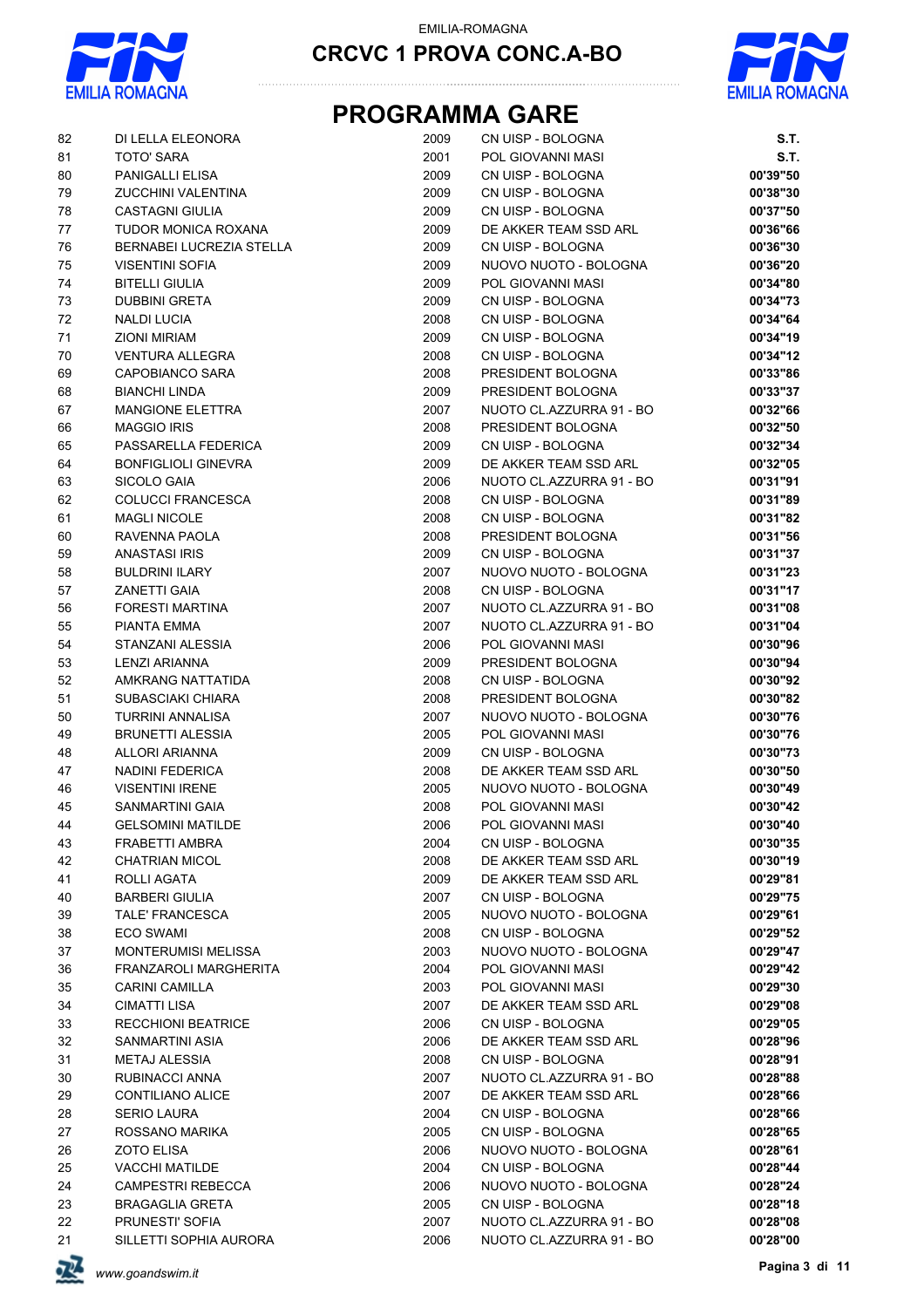



# **PROGRAMMA GARE**

| 20 | <b>SENATORE ALICE</b>     | 2003 | NUOVO NUOTO - BOLOGNA    | 00'27"77 |
|----|---------------------------|------|--------------------------|----------|
| 19 | ATTENNANTE CARLOTTA       | 2006 | NUOVO NUOTO - BOLOGNA    | 00'27"72 |
| 18 | <b>VACCHI BEATRICE</b>    | 2006 | CN UISP - BOLOGNA        | 00'27"59 |
| 17 | CALZOLARI ALICE           | 2004 | DE AKKER TEAM SSD ARL    | 00'27"59 |
| 16 | SITA DANILA               | 2006 | CN UISP - BOLOGNA        | 00'27"54 |
| 15 | <b>CERCHIER MATILDE</b>   | 2001 | NUOTO CL.AZZURRA 91 - BO | 00'27"53 |
| 14 | <b>BERBAKOV BEATRICE</b>  | 2007 | CN UISP - BOLOGNA        | 00'27"48 |
| 13 | D'APOLITO GAYA            | 2006 | NUOVO NUOTO - BOLOGNA    | 00'27"36 |
| 12 | CHESANI MARIANNA          | 2004 | NUOVO NUOTO - BOLOGNA    | 00'27"31 |
| 11 | <b>MANSERVISI CAMILLA</b> | 2006 | NUOVO NUOTO - BOLOGNA    | 00'27"28 |
| 10 | <b>LOMBARDI ELLYSON</b>   | 2003 | DE AKKER TEAM SSD ARL    | 00'27"04 |
| 9  | PAZZAGLIA SONIA           | 2003 | DE AKKER TEAM SSD ARL    | 00'26"82 |
| 8  | <b>GHIRARDINI ALISSA</b>  | 1999 | NUOTO CL.AZZURRA 91 - BO | 00'26"60 |
| 7  | ROSINI ELEONORA VELIA     | 2007 | CN UISP - BOLOGNA        | 00'26"39 |
| 6  | <b>ZAMBELLI GIULIA</b>    | 2005 | NUOTO CL.AZZURRA 91 - BO | 00'26"23 |
| 5  | <b>SENATORE GIADA</b>     | 2006 | NUOVO NUOTO - BOLOGNA    | 00'26"07 |
| 4  | CAPANNOLO CAMILLA         | 1996 | NUOTO CL.AZZURRA 91 - BO | 00'25"97 |
| 3  | <b>GUSPERTI SARA</b>      | 2001 | NUOTO CL.AZZURRA 91 - BO | 00'25"78 |
| 2  | LAQUINTANA SONIA          | 2001 | NUOTO CL.AZZURRA 91 - BO | 00'25"52 |
|    | <b>MORINI SOFIA</b>       | 2003 | NUOTO CL.AZZURRA 91 - BO | 00'25"23 |

## **200 FARFALLA ASSOLUTI FEMMINILE** *.*

| 17          | SANTANGELO LUDOVICA             | 2009 | DE AKKER TEAM SSD ARL    | S.T.     |
|-------------|---------------------------------|------|--------------------------|----------|
| 16          | <b>RIZZO GINEVRA</b>            | 2009 | CN UISP - BOLOGNA        | S.T.     |
| 15          | <b>BIACCHESSI ASIA</b>          | 2009 | CN UISP - BOLOGNA        | S.T.     |
| 14          | SILLETTI SOPHIA AURORA          | 2006 | NUOTO CL.AZZURRA 91 - BO | 02'43"95 |
| 13          | <b>ODORICI AGNESE</b>           | 2008 | PRESIDENT BOLOGNA        | 02'43"40 |
| 12          | <b>REGGIANI GINEVRA</b>         | 2008 | DE AKKER TEAM SSD ARL    | 02'39"97 |
| 11          | <b>BOLOGNESE CELESTE</b>        | 2006 | NUOVO NUOTO - BOLOGNA    | 02'36"09 |
| 10          | EVANGELISTI FRANCESCA EDELWEISS | 2006 | NUOTO CL.AZZURRA 91 - BO | 02'34"11 |
| 9           | SOGLIA MARTA                    | 2002 | NUOVO NUOTO - BOLOGNA    | 02'31"24 |
| 8           | <b>SOGLIA IRENE</b>             | 2005 | NUOVO NUOTO - BOLOGNA    | 02'25"88 |
| 7           | <b>CAPRETTA ELENA</b>           | 2002 | NUOTO CL.AZZURRA 91 - BO | 02'24"12 |
| 6           | ALBANELLI AURORA                | 2004 | CN UISP - BOLOGNA        | 02'20"51 |
| 5           | <b>BIGIANI MARTINA</b>          | 2004 | CN UISP - BOLOGNA        | 02'20"22 |
| 4           | <b>FLAMIGNI ALICE</b>           | 2006 | CN UISP - BOLOGNA        | 02'19"77 |
| 3           | <b>BRUNETTI LINDA</b>           | 2003 | DE AKKER TEAM SSD ARL    | 02'16"78 |
| 2           | POSSENTI REBECCA                | 2004 | DE AKKER TEAM SSD ARL    | 02'14"58 |
| $\mathbf 1$ | <b>BIASIBETTI HELENA</b>        | 2002 | NUOTO CL.AZZURRA 91 - BO | 02'10"05 |

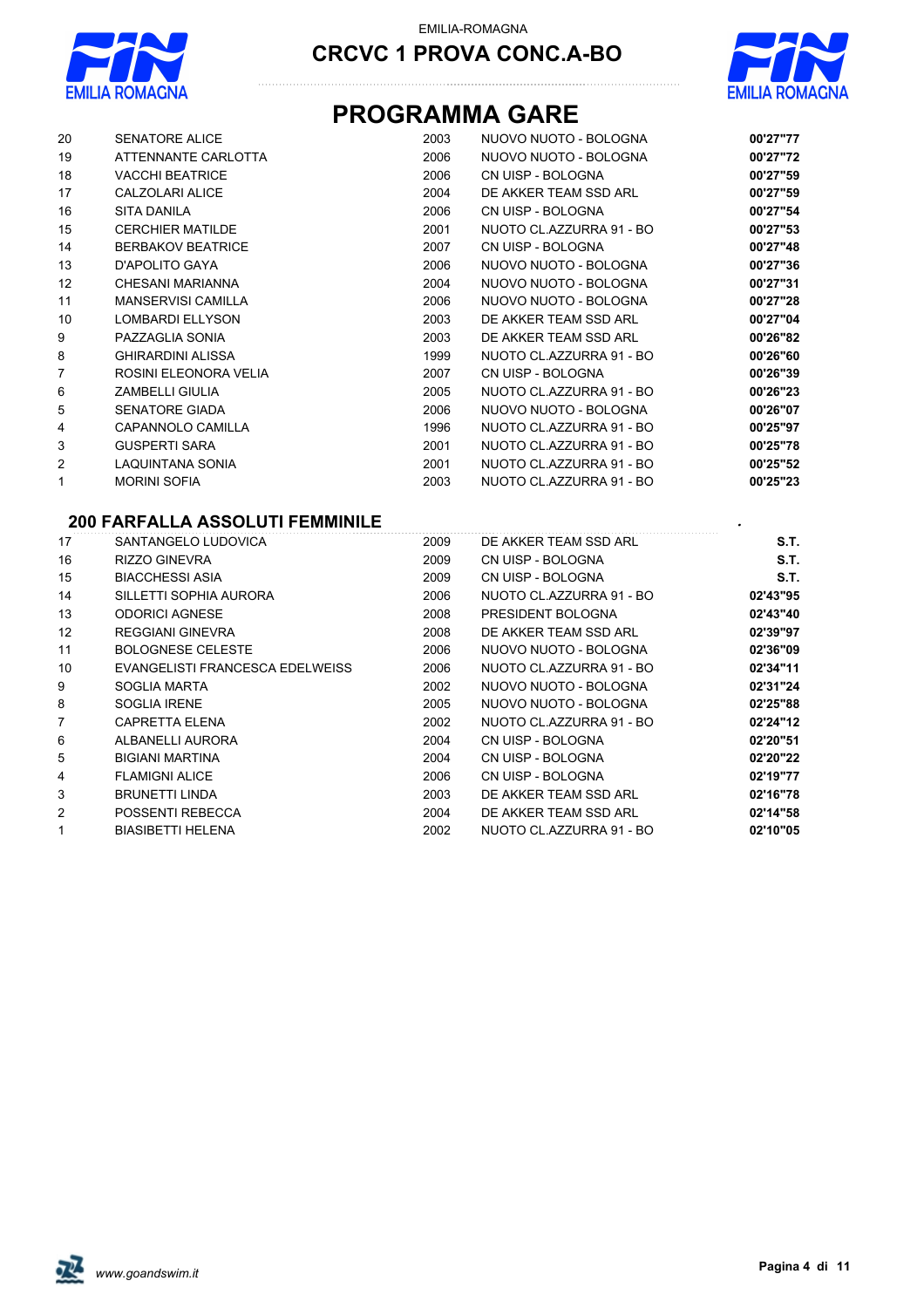

**CRCVC 1 PROVA CONC.A-BO**



# **PROGRAMMA GARE**

## **200 MISTI ASSOLUTI FEMMINILE** *.*

| 55     | <b>TRAVASONI MATILDA</b>          | 2005 | CN UISP - BOLOGNA        | S.T.     |
|--------|-----------------------------------|------|--------------------------|----------|
| 54     | <b>DUBBINI GRETA</b>              | 2009 | CN UISP - BOLOGNA        | 03'07"89 |
| 53     | <b>BIANCHI LINDA</b>              | 2009 | PRESIDENT BOLOGNA        | 03'07"59 |
| 52     | <b>BENERICETTI IRENE</b>          | 2009 | NUOVO NUOTO - BOLOGNA    | 03'04"91 |
| 51     | <b>MULATERI GAIA</b>              | 2008 | PRESIDENT BOLOGNA        | 03'01"45 |
| 50     | <b>TAROZZI AGNESE</b>             | 2009 | NUOVO NUOTO - BOLOGNA    | 02'59"10 |
| 49     | <b>FARAGLIA MATILDE</b>           | 2009 | DE AKKER TEAM SSD ARL    | 02'58"20 |
| 48     | <b>BETTAZZONI TEA</b>             | 2009 | NUOVO NUOTO - BOLOGNA    | 02'56"66 |
| 47     | <b>PACINI ALICE</b>               | 2009 | CN UISP - BOLOGNA        | 02'53"26 |
| 46     | PASSARELLA FEDERICA               | 2009 | CN UISP - BOLOGNA        | 02'53"00 |
| 45     | <b>MASELLI MARGHERITA</b>         | 2009 | PRESIDENT BOLOGNA        | 02'52"97 |
| 44     | <b>MAGLI NICOLE</b>               | 2008 | CN UISP - BOLOGNA        | 02'52"51 |
| 43     | <b>BIFFI ELENA</b>                | 2009 | PRESIDENT BOLOGNA        | 02'52"27 |
| 42     | NADINI FEDERICA                   | 2008 | DE AKKER TEAM SSD ARL    | 02'52"03 |
| 41     | ECO SWAMI                         | 2008 | CN UISP - BOLOGNA        | 02'50"52 |
| 40     | <b>BURNELLI MARTINA</b>           | 2008 | CN UISP - BOLOGNA        | 02'49"95 |
| 39     | ROLLI AGATA                       | 2009 | DE AKKER TEAM SSD ARL    | 02'48"00 |
| 38     | LENZI ARIANNA                     | 2009 | PRESIDENT BOLOGNA        | 02'47"50 |
| $37\,$ | <b>BATTISTELLI VITTORIA</b>       | 2007 | DE AKKER TEAM SSD ARL    | 02'47"14 |
| 36     | <b>CHATRIAN MICOL</b>             | 2008 | DE AKKER TEAM SSD ARL    | 02'43"82 |
| 35     | <b>BERBAKOV BEATRICE</b>          | 2007 | CN UISP - BOLOGNA        | 02'43"60 |
| 34     | RAMENGHI ANNA ELENA               | 2008 | DE AKKER TEAM SSD ARL    | 02'40"97 |
| 33     | <b>ODORICI AGNESE</b>             | 2008 | PRESIDENT BOLOGNA        | 02'39"27 |
| 32     | DE LUCA GIORGIA                   | 2007 | CN UISP - BOLOGNA        | 02'35"84 |
| 31     | <b>VENTURA GINEVRA</b>            | 2006 | CN UISP - BOLOGNA        | 02'33"52 |
| 30     | MILAZZO GIADA                     | 2007 | NUOVO NUOTO - BOLOGNA    | 02'33"11 |
| 29     | <b>BONETALLI AURORA</b>           | 2005 | NUOVO NUOTO - BOLOGNA    | 02'32"91 |
| 28     | <b>CESARI GIULIA</b>              | 2008 | CN UISP - BOLOGNA        | 02'31"93 |
| 27     | VALISI GIADA                      | 2003 | CN UISP - BOLOGNA        | 02'31"13 |
| 26     | LOPEZ SOFIA                       | 2006 | NUOVO NUOTO - BOLOGNA    | 02'30"51 |
| 25     | <b>CIMATTI LISA</b>               | 2007 | DE AKKER TEAM SSD ARL    | 02'30"29 |
| 24     | <b>MARTELLI GIULIA</b>            | 2006 | NUOVO NUOTO - BOLOGNA    | 02'30"11 |
| 23     | <b>VACCHI MATILDE</b>             | 2004 | CN UISP - BOLOGNA        | 02'29"97 |
| 22     | <b>FORNASARI ERIKA</b>            | 2006 | CN UISP - BOLOGNA        | 02'29"93 |
| 21     | <b>FLAMIGNI ALICE</b>             | 2006 | CN UISP - BOLOGNA        | 02'29"76 |
| $20\,$ | <b>GIANGIORGI SVEVA</b>           | 2004 | NUOTO CL.AZZURRA 91 - BO | 02'28"05 |
| 19     | CAPANNOLO CAMILLA                 | 1996 | NUOTO CL.AZZURRA 91 - BO | 02'26"82 |
| 18     | DE SIMONE ALICE                   | 2004 | DE AKKER TEAM SSD ARL    | 02'26"42 |
| 17     | <b>CAMPIONI CHIARA</b>            | 2006 | CN UISP - BOLOGNA        | 02'26"34 |
| 16     | <b>GIROTTI ERICA</b>              | 2005 | NUOTO CL.AZZURRA 91 - BO | 02'25"94 |
| 15     | <b>BALDERACCHI VICTORIA ELISA</b> | 2006 | NUOVO NUOTO - BOLOGNA    | 02'24"98 |
| 14     | <b>CAMPESTRI REBECCA</b>          | 2006 | NUOVO NUOTO - BOLOGNA    | 02'24"75 |
| 13     | <b>BIANCONI CAROLINA</b>          | 2007 | NUOTO CL.AZZURRA 91 - BO | 02'24"75 |
| 12     | <b>MIARI FULCIS ALESSANDRA</b>    | 2001 | NUOTO CL.AZZURRA 91 - BO | 02'21"02 |
| 11     | <b>TRABANELLI GIULIA</b>          | 2000 | DE AKKER TEAM SSD ARL    | 02'20"85 |
| 10     | PERRONE ANNA LUCIA                | 2006 | CN UISP - BOLOGNA        | 02'19"82 |
| 9      | CAVAGNOLI VANESSA                 | 2001 | NUOTO CL.AZZURRA 91 - BO | 02'19"71 |
| 8      | <b>MANSERVISI CAMILLA</b>         | 2006 | NUOVO NUOTO - BOLOGNA    | 02'18"99 |
| 7      | COCCONCELLI BEATRICE              | 2004 | NUOTO CL.AZZURRA 91 - BO | 02'17"85 |
| 6      | COMPIERCHIO ADRIANA               | 2003 | NUOTO CL.AZZURRA 91 - BO | 02'15"67 |
| 5      | LAQUINTANA SONIA                  | 2001 | NUOTO CL.AZZURRA 91 - BO | 02'15"38 |
| 4      | <b>MASETTI ZOE</b>                | 2003 | NUOTO CL.AZZURRA 91 - BO | 02'14"55 |
| 3      | <b>REBUSCO GIULIA</b>             | 2001 | NUOTO CL.AZZURRA 91 - BO | 02'13"79 |
| 2      | PESCIO ANDREA AMBRA               | 1998 | DE AKKER TEAM SSD ARL    | 02'13"56 |
| 1      | FONTANA CHIARA                    | 2004 | NUOTO CL.AZZURRA 91 - BO | 02'12"33 |

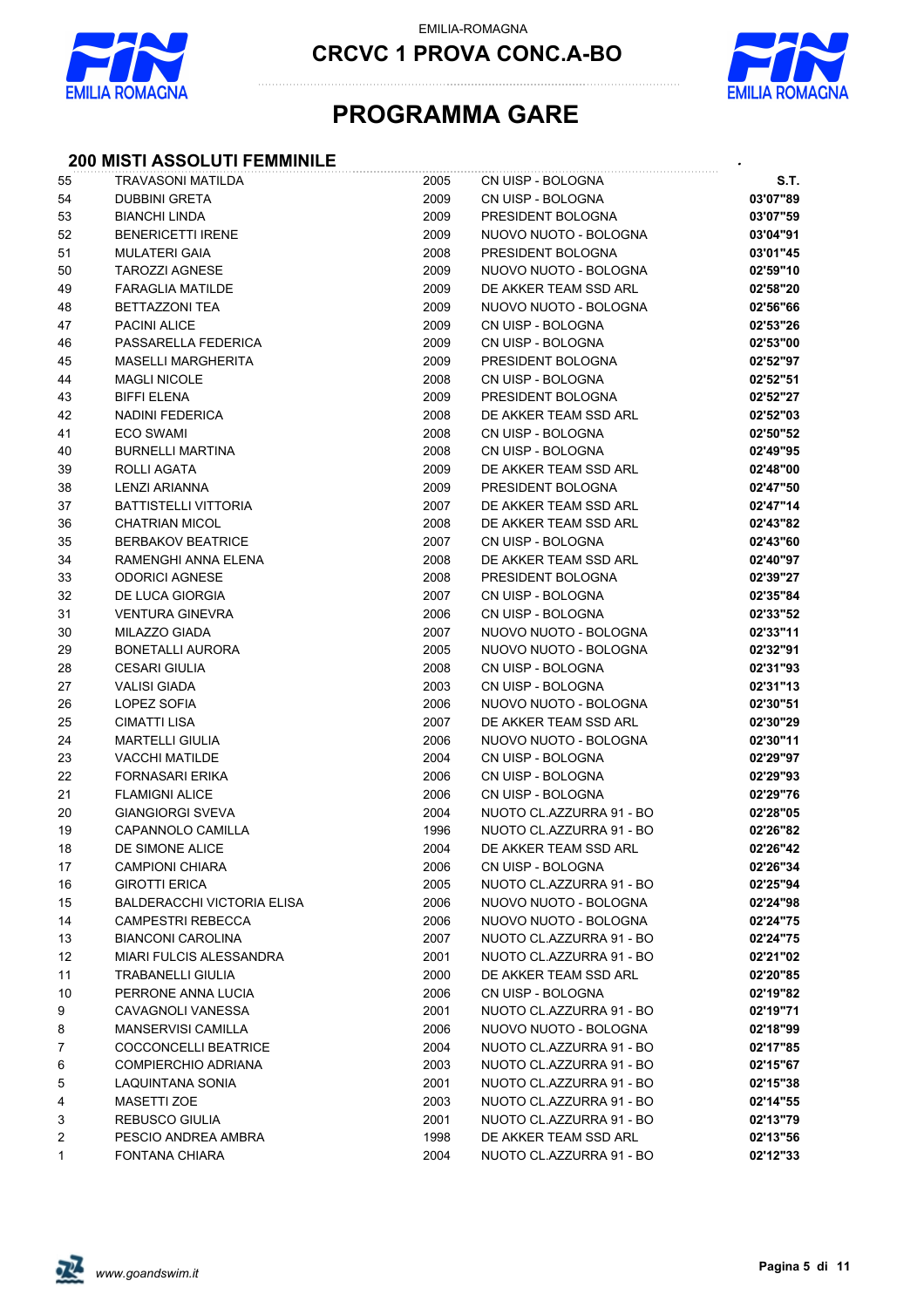

**CRCVC 1 PROVA CONC.A-BO**



## **PROGRAMMA GARE**

#### **400 STILE LIBERO ASSOLUTI FEMMINILE** *.*

| 33 | <b>BITELLI GIULIA</b>             | 2009 | <b>POL GIOVANNI MASI</b> | S.T.     |
|----|-----------------------------------|------|--------------------------|----------|
| 32 | ROLLI MARTA                       | 2009 | DE AKKER TEAM SSD ARL    | S.T.     |
| 31 | RAVENNA PAOLA                     | 2008 | PRESIDENT BOLOGNA        | S.T.     |
| 30 | <b>MASI CLARA</b>                 | 2009 | CN UISP - BOLOGNA        | S.T.     |
| 29 | <b>BETTAZZONI TEA</b>             | 2009 | NUOVO NUOTO - BOLOGNA    | 05'54"60 |
| 28 | <b>BULDRINI ILARY</b>             | 2007 | NUOVO NUOTO - BOLOGNA    | 05'20"00 |
| 27 | <b>ANASTASI IRIS</b>              | 2009 | CN UISP - BOLOGNA        | 05'16"60 |
| 26 | <b>GIOSUE' ALLEGRA</b>            | 2007 | CN UISP - BOLOGNA        | 05'13"92 |
| 25 | ALLORI ARIANNA                    | 2009 | CN UISP - BOLOGNA        | 05'13"70 |
| 24 | PIANTA EMMA                       | 2007 | NUOTO CL.AZZURRA 91 - BO | 05'07"42 |
| 23 | <b>ZANETTI GAIA</b>               | 2008 | CN UISP - BOLOGNA        | 05'06"58 |
| 22 | RUBINACCI ANNA                    | 2007 | NUOTO CL.AZZURRA 91 - BO | 04'51"34 |
| 21 | <b>MONTERUMISI MELISSA</b>        | 2003 | NUOVO NUOTO - BOLOGNA    | 04'46"43 |
| 20 | CONTILIANO ALICE                  | 2007 | DE AKKER TEAM SSD ARL    | 04'43"15 |
| 19 | <b>CUDIA MARTINA</b>              | 2004 | POL GIOVANNI MASI        | 04'42"31 |
| 18 | COCCI IRENE CATERINA              | 2005 | NUOVO NUOTO - BOLOGNA    | 04'41"79 |
| 17 | EVANGELISTI FRANCESCA EDELWEISS   | 2006 | NUOTO CL.AZZURRA 91 - BO | 04'41"17 |
| 16 | TUDOR ROBERTA IOANA               | 2006 | CN UISP - BOLOGNA        | 04'39"57 |
| 15 | <b>BOLOGNESE CELESTE</b>          | 2006 | NUOVO NUOTO - BOLOGNA    | 04'39"22 |
| 14 | <b>CAMPIONI CHIARA</b>            | 2006 | CN UISP - BOLOGNA        | 04'37"87 |
| 13 | <b>ZOTO ELISA</b>                 | 2006 | NUOVO NUOTO - BOLOGNA    | 04'37"70 |
| 12 | <b>SENATORE ALICE</b>             | 2003 | NUOVO NUOTO - BOLOGNA    | 04'37"53 |
| 11 | <b>SANMARTINI ASIA</b>            | 2006 | DE AKKER TEAM SSD ARL    | 04'36"00 |
| 10 | <b>BOIANI MARTINA</b>             | 2007 | CN UISP - BOLOGNA        | 04'34"74 |
| 9  | DASCANIO AURORA                   | 2004 | NUOTO CL.AZZURRA 91 - BO | 04'33"69 |
| 8  | <b>MILANI CARLOTTA</b>            | 2007 | NUOVO NUOTO - BOLOGNA    | 04'32"14 |
| 7  | ONGARO GRETA                      | 2004 | CN UISP - BOLOGNA        | 04'29"17 |
| 6  | D'APOLITO GAYA                    | 2006 | NUOVO NUOTO - BOLOGNA    | 04'27"88 |
| 5  | <b>CHESANI MARIANNA</b>           | 2004 | NUOVO NUOTO - BOLOGNA    | 04'26"01 |
| 4  | <b>BERTOCCHI GIULIA</b>           | 2006 | CN UISP - BOLOGNA        | 04'25"08 |
|    |                                   |      |                          |          |
| 3  | COCCONCELLI BEATRICE              | 2004 | NUOTO CL.AZZURRA 91 - BO | 04'22"33 |
| 2  | PERRONE ANNA LUCIA                | 2006 | CN UISP - BOLOGNA        | 04'22"05 |
| 1  | <b>ZAMBELLI GIULIA</b>            | 2005 | NUOTO CL.AZZURRA 91 - BO | 04'12"45 |
|    | <b>50 DORSO ASSOLUTI MASCHILE</b> |      |                          |          |
| 19 | GOUDA SAID HESSAN KARIM           | 2004 | DE AKKER TEAM SSD ARL    | 00'34"96 |
| 18 | DA RIN LORENZO                    | 2005 | DE AKKER TEAM SSD ARL    | 00'31"09 |
| 17 | <b>CUDIA RICCARDO</b>             | 2001 | CN UISP - BOLOGNA        | 00'29"25 |
| 16 | COSTA FEDERICO                    | 2004 | CN UISP - BOLOGNA        | 00'28"86 |
| 15 | <b>LENZI LUCA</b>                 | 2003 | NUOVO NUOTO - BOLOGNA    | 00'28"53 |
| 14 | <b>VARINI SAMUELE</b>             | 2005 | CN UISP - BOLOGNA        | 00'28"44 |
| 13 | <b>BARAVELLI TOMMASO</b>          | 2001 | NUOTO CL.AZZURRA 91 - BO | 00'28"37 |
| 12 | PIVETTI LEONARDO                  | 2005 | CN UISP - BOLOGNA        | 00'28"36 |
| 11 | <b>MANDATO ANDREA</b>             | 2004 | DE AKKER TEAM SSD ARL    | 00'28"34 |
| 10 | <b>TRAVASONI GABRIELE</b>         | 2001 | CN UISP - BOLOGNA        | 00'27"68 |
| 9  | <b>BAYUMI KARIM</b>               | 2004 | CN UISP - BOLOGNA        | 00'27"22 |
| 8  | <b>VALSECCHI EDOARDO</b>          | 1997 | NUOTO CL.AZZURRA 91 - BO | 00'27"08 |
| 7  | <b>GADIGNANI MATTEO</b>           | 2003 | CN UISP - BOLOGNA        | 00'27"05 |
| 6  | <b>ZOTO JURGEN LAMKE</b>          | 2003 | NUOVO NUOTO - BOLOGNA    | 00'27"03 |
| 5  | <b>BRUSA FRANCESCO</b>            | 2001 | CN UISP - BOLOGNA        | 00'26"30 |
| 4  | FANTUZZI ALESSANDRO               | 2002 | CN UISP - BOLOGNA        | 00'25"68 |
| 3  | <b>BEGHELLI GABRIELE</b>          | 2001 | CN UISP - BOLOGNA        | 00'25"61 |
| 2  | PELIZZARDI LUCA                   | 2003 | NUOVO NUOTO - BOLOGNA    | 00'25"59 |
| 1  | <b>CASTELLAN RENATO</b>           | 2002 | NUOTO CL.AZZURRA 91 - BO | 00'25"36 |

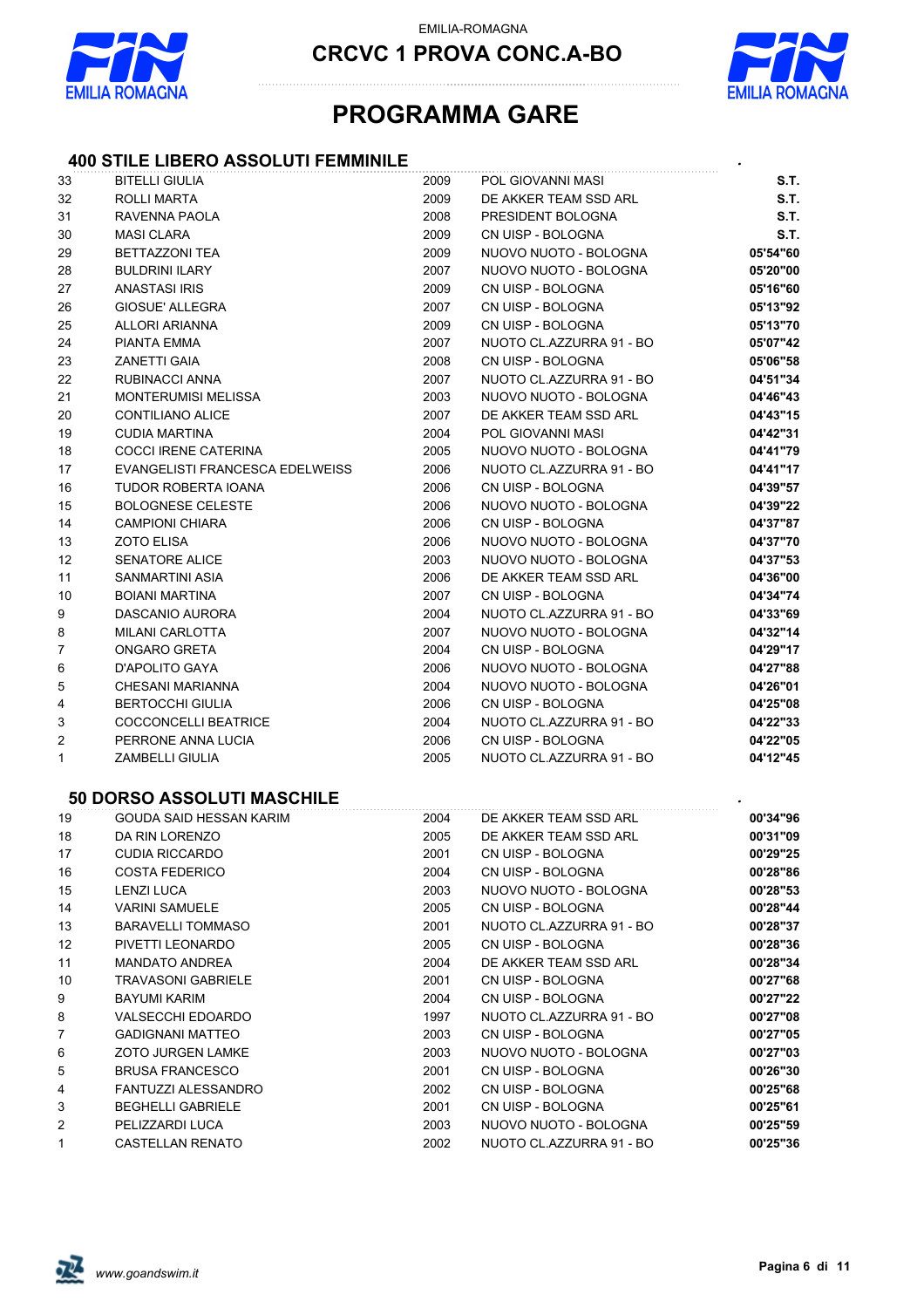

**CRCVC 1 PROVA CONC.A-BO**



## **PROGRAMMA GARE**

# **100 RANA ASSOLUTI MASCHILE** *.*

| 36 | <b>MARANGONI LEONARDO</b>         | 2008 | POL GIOVANNI MASI        | S.T.     |
|----|-----------------------------------|------|--------------------------|----------|
| 35 | <b>VIGNOLI LORENZO</b>            | 2008 | NUOVO NUOTO - BOLOGNA    | S.T.     |
| 34 | <b>SACCO MATTIA</b>               | 2007 | CN UISP - BOLOGNA        | 01'42"34 |
| 33 | PAVONCELLI TOMMASO                | 2008 | POL GIOVANNI MASI        | 01'35"30 |
| 32 | <b>HILBE JACOPO</b>               | 2008 | CN UISP - BOLOGNA        | 01'34"40 |
| 31 | <b>CIA LORENZO</b>                | 2008 | POL GIOVANNI MASI        | 01'32"60 |
| 30 | <b>MAZZOLI TIMOTEO</b>            | 2008 | DE AKKER TEAM SSD ARL    | 01'32"51 |
| 29 | <b>CANDIDO SERGIO</b>             | 2008 | DE AKKER TEAM SSD ARL    | 01'24"30 |
| 28 | EVANGELISTI DIEGO                 | 2007 | CN UISP - BOLOGNA        | 01'23"73 |
| 27 | <b>MINGARDI SAMUELE</b>           | 2008 | NUOVO NUOTO - BOLOGNA    | 01'22"52 |
| 26 | SARAGONI ALESSANDRO               | 2007 | PRESIDENT BOLOGNA        | 01'22"37 |
| 25 | PASCAL DENIS                      | 2008 | NUOVO NUOTO - BOLOGNA    | 01'21"71 |
| 24 | <b>GUERRA GIANPAOLO</b>           | 2007 | CN UISP - BOLOGNA        | 01'19"30 |
| 23 | CIOFFI ALESSANDRO LUIGI LUCIANO   | 2006 | POL GIOVANNI MASI        | 01'16"41 |
| 22 | PETACCIA MATTIA                   | 2008 | CN UISP - BOLOGNA        | 01'15"81 |
| 21 | <b>CREMONINI MATTIA</b>           | 2007 | CN UISP - BOLOGNA        | 01'15"68 |
| 20 | MONTEVECCHI RICCARDO              | 2007 | CN UISP - BOLOGNA        | 01'15"04 |
| 19 | <b>BUGANI ALESSANDRO</b>          | 2005 | CN UISP - BOLOGNA        | 01'13"56 |
| 18 | <b>D'ADAMO FRANCESCO</b>          | 2006 | CN UISP - BOLOGNA        | 01'12"70 |
| 17 | <b>TESTI KYLE</b>                 | 2003 | POL GIOVANNI MASI        | 01'11"70 |
| 16 | <b>TAMARRI SIMONE</b>             | 2005 | CN UISP - BOLOGNA        | 01'10"93 |
| 15 | BAROZZI LUCA MARIA                | 2003 | POL GIOVANNI MASI        | 01'10"83 |
| 14 | <b>RUBINI RICCARDO</b>            | 2004 | NUOTO CL.AZZURRA 91 - BO | 01'10"14 |
| 13 | NUCCI EDOARDO                     | 2005 | DE AKKER TEAM SSD ARL    | 01'08"92 |
| 12 | RAMAZZIOTTI NICHOLAS              | 2007 | CN UISP - BOLOGNA        | 01'08"67 |
| 11 | <b>SWENNEN MANUEL</b>             | 2004 | DE AKKER TEAM SSD ARL    | 01'08"66 |
| 10 | <b>UGULINI AURELIEN</b>           | 2003 | NUOVO NUOTO - BOLOGNA    | 01'07"65 |
| 9  | ROMAGNOLI MANUELE                 | 2007 | CN UISP - BOLOGNA        | 01'06"02 |
| 8  | MARCOVECCHIO NICOLAS              | 2003 | CN UISP - BOLOGNA        | 01'05"61 |
| 7  | <b>ARMAROLI RICCARDO</b>          | 2005 | DE AKKER TEAM SSD ARL    | 01'05"56 |
| 6  | PARADISI ALESSANDRO               | 2004 | DE AKKER TEAM SSD ARL    | 01'05"14 |
| 5  | <b>MONARI RICCARDO</b>            | 2005 | DE AKKER TEAM SSD ARL    | 01'04"81 |
| 4  | PIERINI ANDREA                    | 2002 | NUOTO CL.AZZURRA 91 - BO | 01'03"58 |
| 3  | <b>BECCARIA SIMONE</b>            | 1999 | DE AKKER TEAM SSD ARL    | 01'02"51 |
| 2  | BONDAVALLI MATTIA                 | 1996 | DE AKKER TEAM SSD ARL    | 01'01"78 |
| 1  | <b>TRAINI FRANCESCO</b>           | 2002 | NUOTO CL.AZZURRA 91 - BO | 01'01"58 |
|    | 50 STILE LIBERO ASSOLUTI MASCHILE |      |                          |          |
| 70 | PAVONCELLI TOMMASO                | 2008 | POL GIOVANNI MASI        | S.T.     |
| 69 | <b>CIA LORENZO</b>                | 2008 | POL GIOVANNI MASI        | S.T.     |
| 68 | ZANARINI ALBERTO LUCA             | 2003 | NUOVO NUOTO - BOLOGNA    | 01'03"19 |
| 67 | HILBE JACOPO                      | 2008 | CN UISP - BOLOGNA        | 00'34"20 |
| 66 | LAZZARONI NICOLO'                 | 2008 | PRESIDENT BOLOGNA        | 00'32"29 |
| 65 | SARAGONI ALESSANDRO               | 2007 | PRESIDENT BOLOGNA        | 00'31"68 |
| 64 | <b>MAZZOLI TIMOTEO</b>            | 2008 | DE AKKER TEAM SSD ARL    | 00'31"39 |
| 63 | NEGRI ALESSANDRO                  | 2008 | CN UISP - BOLOGNA        | 00'30"50 |
| 62 | <b>GUERRA GIANPAOLO</b>           | 2007 | CN UISP - BOLOGNA        | 00'29"99 |
| 61 | <b>CREMONINI MATTIA</b>           | 2007 | CN UISP - BOLOGNA        | 00'29"97 |
| 60 | ROPA MATTEO                       | 2006 | CN UISP - BOLOGNA        | 00'29"94 |
| 59 | PIZZIRANI FEDERICO                | 2008 | CN UISP - BOLOGNA        | 00'29"64 |
| 58 | RAVAGLI LUCA                      | 2008 | PRESIDENT BOLOGNA        | 00'29"43 |
| 57 | BERNABEI LEONARDO NULLO           | 2007 | CN UISP - BOLOGNA        | 00'29"22 |
| 56 | DE SANCTIS RICCARDO               | 2008 | CN UISP - BOLOGNA        | 00'29"06 |
| 55 | D'ACCOLTI ANTONIO                 | 2006 | CN UISP - BOLOGNA        | 00'28"67 |
| 54 | <b>TESTI KYLE</b>                 | 2003 | POL GIOVANNI MASI        | 00'28"67 |
| 53 | <b>SACCO MATTIA</b>               | 2007 | CN UISP - BOLOGNA        | 00'28"65 |
| 52 | <b>BORSARI NICOLO'</b>            | 2008 | CN UISP - BOLOGNA        | 00'28"63 |
| 51 | <b>BAIBARAC DAVID</b>             | 2006 | CN UISP - BOLOGNA        | 00'28"62 |
| 50 | FORLEO FRANCESCO                  | 2006 | CN UISP - BOLOGNA        | 00'28"56 |
|    |                                   |      |                          |          |

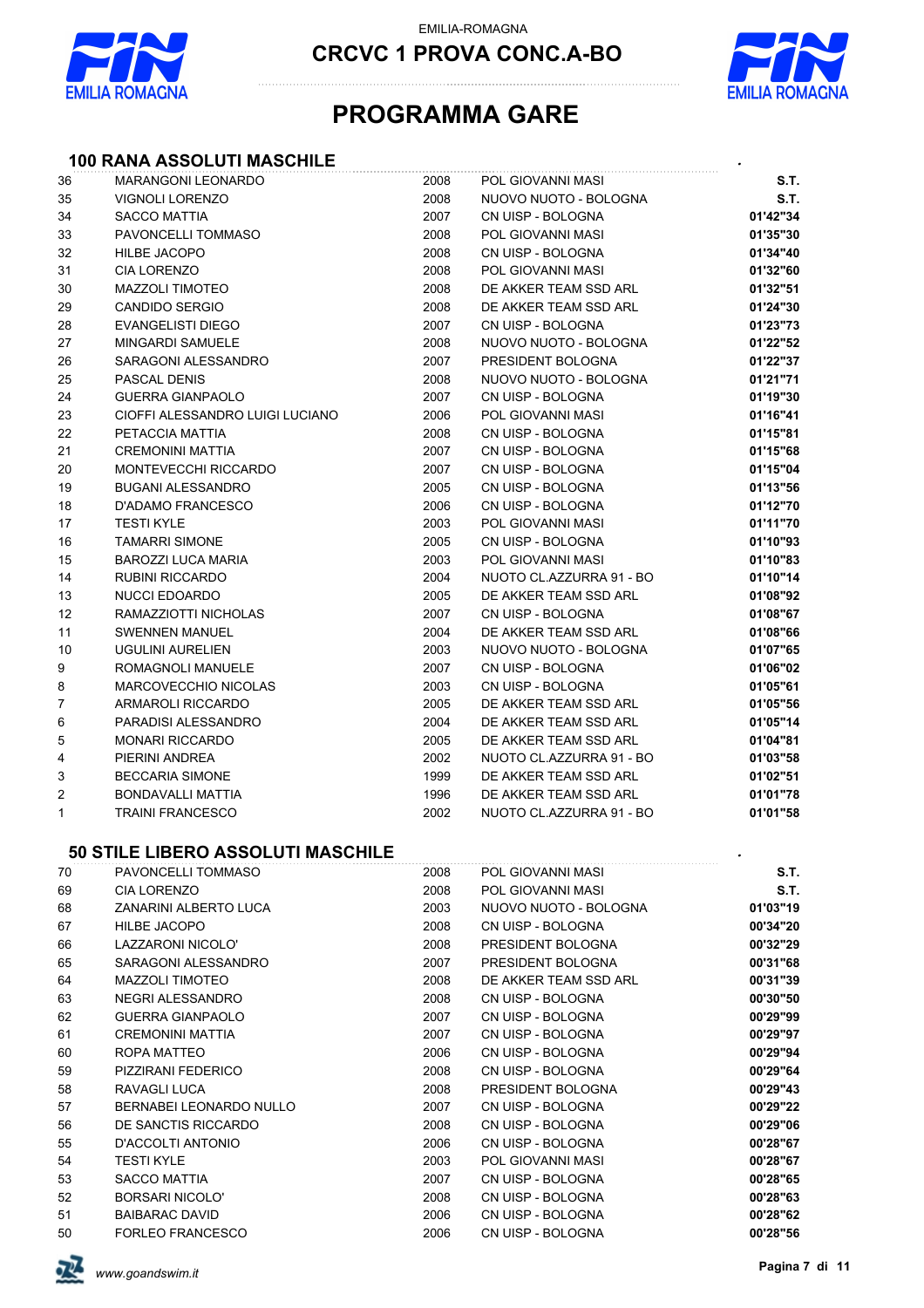



# **PROGRAMMA GARE**

| 49           | PIERINI PAOLO                   | 2007 | CN UISP - BOLOGNA        | 00'28"55 |
|--------------|---------------------------------|------|--------------------------|----------|
| 48           | <b>BRUNI LORENZO</b>            | 2008 | DE AKKER TEAM SSD ARL    | 00'28"47 |
| 47           | <b>BAIBARAC LUCA NICOLAE</b>    | 2008 | CN UISP - BOLOGNA        | 00'28"41 |
| 46           | ROCCHETTA MARTINO               | 2006 | PRESIDENT BOLOGNA        | 00'27"76 |
| 45           | PRENGA VALTER                   | 2007 | PRESIDENT BOLOGNA        | 00'27"76 |
| 44           | SANTORO FILIPPO                 | 2006 | CN UISP - BOLOGNA        | 00'27"66 |
| 43           | <b>BIGIANI GABRIELE</b>         | 2005 | CN UISP - BOLOGNA        | 00'27"43 |
| 42           | MONTEVECCHI RICCARDO            | 2007 | CN UISP - BOLOGNA        | 00'27"29 |
| 41           | LUPPI ELIA                      | 2006 | CN UISP - BOLOGNA        | 00'27"25 |
| 40           | <b>VERI' MATTEO</b>             | 2007 | CN UISP - BOLOGNA        | 00'27"23 |
| 39           | <b>LENZI LUCA</b>               | 2003 | NUOVO NUOTO - BOLOGNA    | 00'27"15 |
| 38           | ROMEGGIO ALESSIO                | 2007 | DE AKKER TEAM SSD ARL    | 00'27"14 |
| 37           | <b>BARATTINI ENEA</b>           | 2006 | CN UISP - BOLOGNA        | 00'26"99 |
| 36           | DA RIN LORENZO                  | 2005 | DE AKKER TEAM SSD ARL    | 00'26"97 |
| 35           | <b>VANINI ELIA</b>              | 2007 | CN UISP - BOLOGNA        | 00'26"89 |
| 34           | <b>ENACHE EDUARD CRISTIAN</b>   | 2008 | DE AKKER TEAM SSD ARL    | 00'26"74 |
| 33           | ZACCHI LUCA                     | 2007 | CN UISP - BOLOGNA        | 00'26"69 |
| 32           | <b>BAROZZI LUCA MARIA</b>       | 2003 | POL GIOVANNI MASI        | 00'26"69 |
| 31           | CIOFFI ALESSANDRO LUIGI LUCIANO | 2006 | POL GIOVANNI MASI        | 00'26"53 |
| 30           | <b>FRIZ LUCA</b>                | 2004 | CN UISP - BOLOGNA        | 00'26"24 |
| 29           | CAVINA GIACOMO                  | 2006 | CN UISP - BOLOGNA        | 00'26"19 |
| 28           | <b>GIANNELLI NICOLAS</b>        | 2005 | NUOTO CL.AZZURRA 91 - BO | 00'26"10 |
| 27           | DISTEFANO FRANCESCO             | 2006 | CN UISP - BOLOGNA        | 00'25"76 |
| 26           | LA ROSA STEFANO                 | 2006 | PRESIDENT BOLOGNA        | 00'25"69 |
| 25           | DIANINI NICOLO'                 | 2005 | CN UISP - BOLOGNA        | 00'25"51 |
| 24           | <b>ZOLDAN ANDREA</b>            | 2007 | CN UISP - BOLOGNA        | 00'25"38 |
| 23           | <b>BAYUMI KARIM</b>             | 2004 | CN UISP - BOLOGNA        | 00'25"36 |
| 22           | <b>SAVIGNI MATTEO</b>           | 2006 | DE AKKER TEAM SSD ARL    | 00'25"29 |
| 21           | <b>TRAVASONI GABRIELE</b>       | 2001 | CN UISP - BOLOGNA        | 00'25"15 |
| 20           | PIZZI ALESSANDRO                | 2002 | CN UISP - BOLOGNA        | 00'25"04 |
| 19           | <b>BARAVELLI TOMMASO</b>        | 2001 | NUOTO CL.AZZURRA 91 - BO | 00'24"97 |
| 18           | <b>TOCCARELLI MATTEO</b>        | 2003 | POL GIOVANNI MASI        | 00'24"89 |
| 17           | DI GIULIO ALESSANDRO            | 2004 | DE AKKER TEAM SSD ARL    | 00'24"81 |
| 16           | <b>BRUNELLI EDOARDO</b>         | 2003 | CN UISP - BOLOGNA        | 00'24"79 |
| 15           | <b>VARINI SAMUELE</b>           | 2005 | CN UISP - BOLOGNA        | 00'24"61 |
| 14           | SAPONARO FRANCESCO              | 2002 | DE AKKER TEAM SSD ARL    | 00'24"54 |
| 13           | <b>BEGHELLI GABRIELE</b>        | 2001 | CN UISP - BOLOGNA        | 00'24"39 |
| 12           | <b>MORETTI MARCO</b>            | 2002 | CN UISP - BOLOGNA        | 00'24"35 |
| 11           | SELLERI LORENZO                 | 2003 | CN UISP - BOLOGNA        | 00'24"14 |
| 10           | LOMBARDI BRYAN                  | 2005 | DE AKKER TEAM SSD ARL    | 00'24"14 |
| 9            | <b>NALDI FILIPPO</b>            | 2003 | CN UISP - BOLOGNA        | 00'24"08 |
| 8            | DOSE EDGAR                      | 2000 | DE AKKER TEAM SSD ARL    | 00'23"72 |
| 7            | <b>GUIDI GIACOMO</b>            | 1999 | DE AKKER TEAM SSD ARL    | 00'23"69 |
| 6            | FANTUZZI ALESSANDRO             | 2002 | CN UISP - BOLOGNA        | 00'23"59 |
| 5            | <b>TOGNETTI FABIO</b>           | 1999 | DE AKKER TEAM SSD ARL    | 00'23"56 |
| 4            | DOSE DENIS                      | 2001 | DE AKKER TEAM SSD ARL    | 00'23"56 |
| 3            | DI LUDOVICO TOMMASO             | 2002 | DE AKKER TEAM SSD ARL    | 00'23"12 |
| 2            | <b>VALSECCHI EDOARDO</b>        | 1997 | NUOTO CL.AZZURRA 91 - BO | 00'22"81 |
| $\mathbf{1}$ | <b>BASSETTI ALEX</b>            | 1998 | DE AKKER TEAM SSD ARL    | 00'22"11 |

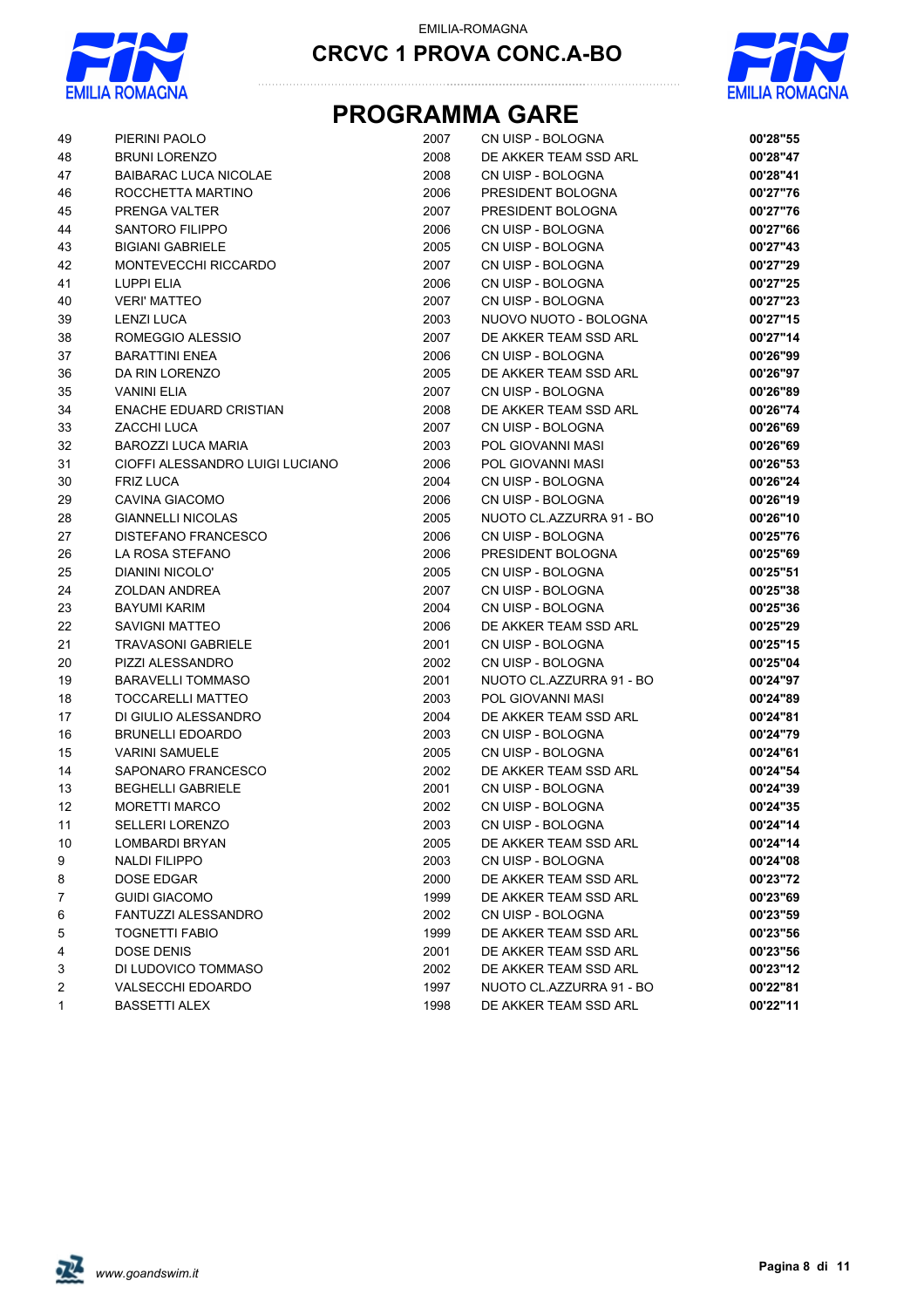

**CRCVC 1 PROVA CONC.A-BO**



# **PROGRAMMA GARE**

## **200 FARFALLA ASSOLUTI MASCHILE** *.*

| 24              | UNGARELLI LEONARDO         | 2006 | NUOVO NUOTO - BOLOGNA    | S.T.     |
|-----------------|----------------------------|------|--------------------------|----------|
| 23              | RUBINI RICCARDO            | 2004 | NUOTO CL.AZZURRA 91 - BO | S.T.     |
| 22              | D'ADAMO FRANCESCO          | 2006 | CN UISP - BOLOGNA        | 02'45"81 |
| 21              | BORGHESE EDOARDO GABRIELE  | 2007 | NUOVO NUOTO - BOLOGNA    | 02'38"69 |
| 20              | D'ACCOLTI ANTONIO          | 2006 | CN UISP - BOLOGNA        | 02'34"95 |
| 19              | TOTTI RICCARDO             | 2008 | DE AKKER TEAM SSD ARL    | 02'33"79 |
| 18              | <b>NALDI FRANCESCO</b>     | 2007 | DE AKKER TEAM SSD ARL    | 02'33"11 |
| 17              | FERRARI FEDERICO           | 2006 | CN UISP - BOLOGNA        | 02'28"08 |
| 16              | SAVORANI LORENZO           | 2006 | DE AKKER TEAM SSD ARL    | 02'27"93 |
| 15              | DI TARANTO CARLO           | 2005 | DE AKKER TEAM SSD ARL    | 02'22"15 |
| 14              | <b>VENTUROLI LORENZO</b>   | 2002 | CN UISP - BOLOGNA        | 02'21"94 |
| 13              | <b>TARANTINO CRISTIANO</b> | 2005 | CN UISP - BOLOGNA        | 02'21"47 |
| 12 <sup>°</sup> | COCCI FRANCESCO LUCIANO    | 2002 | NUOVO NUOTO - BOLOGNA    | 02'18"09 |
| 11              | <b>MANDATO ANDREA</b>      | 2004 | DE AKKER TEAM SSD ARL    | 02'16"66 |
| 10              | ZANARINI ALBERTO LUCA      | 2003 | NUOVO NUOTO - BOLOGNA    | 02'14"37 |
| 9               | <b>GRILLO FRANCESCO</b>    | 2005 | CN UISP - BOLOGNA        | 02'13"57 |
| 8               | <b>BRUSA FRANCESCO</b>     | 2001 | CN UISP - BOLOGNA        | 02'13"09 |
| $\overline{7}$  | SITA' RICCARDO             | 2004 | DE AKKER TEAM SSD ARL    | 02'11"12 |
| 6               | <b>FAZIO ANDREA</b>        | 2000 | CN UISP - BOLOGNA        | 02'10"04 |
| 5               | <b>CUDIA RICCARDO</b>      | 2001 | CN UISP - BOLOGNA        | 02'09"44 |
| 4               | <b>COLLINA MATTEO</b>      | 2003 | CN UISP - BOLOGNA        | 02'05"46 |
| 3               | UGULINI AURELIEN           | 2003 | NUOVO NUOTO - BOLOGNA    | 02'02"49 |
| 2               | <b>CHIARINI MIRCO</b>      | 2001 | CN UISP - BOLOGNA        | 02'01"59 |
| $\mathbf{1}$    | <b>CESARI GIORGIO</b>      | 1999 | DE AKKER TEAM SSD ARL    | 02'01"55 |
|                 |                            |      |                          |          |

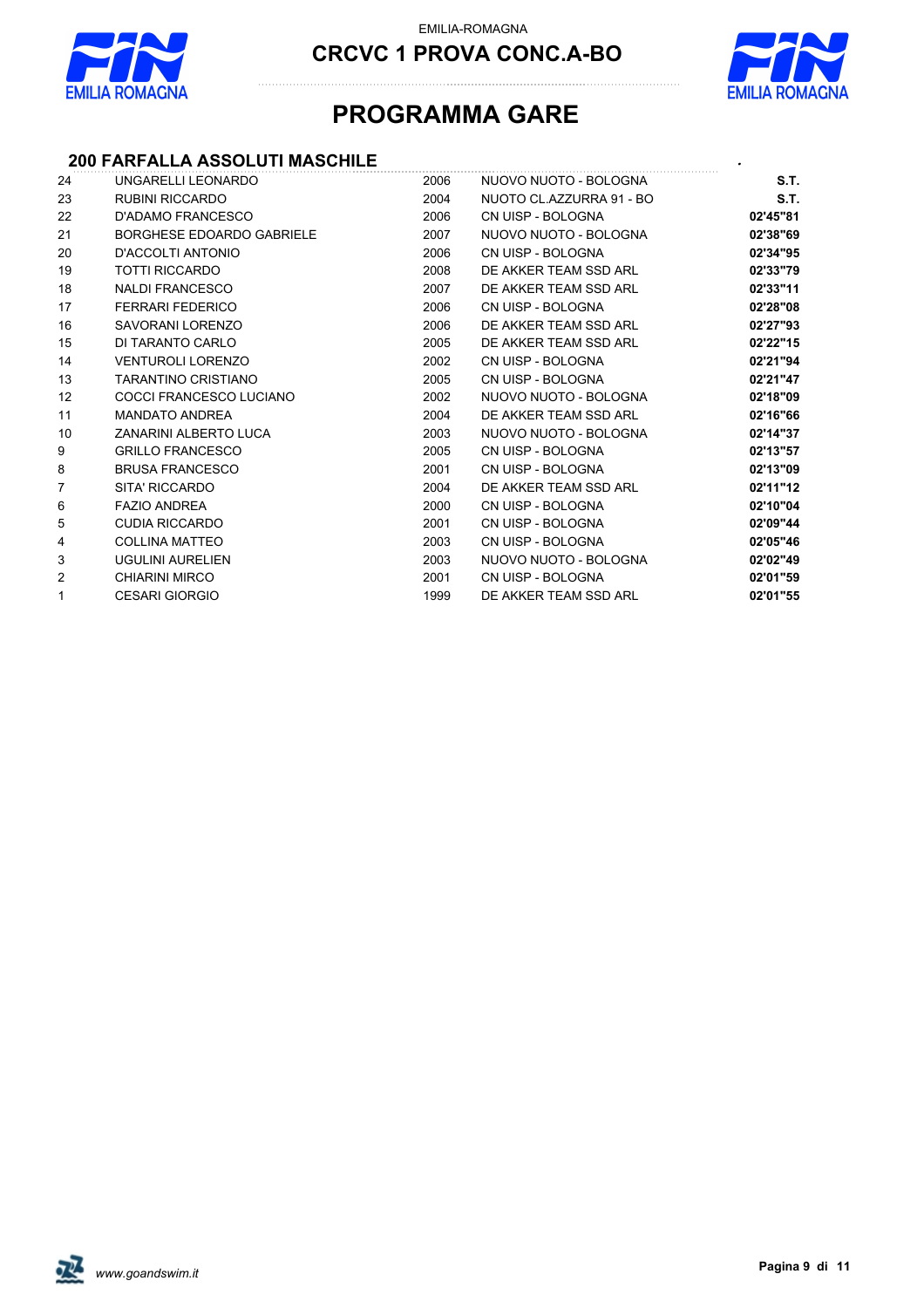

**CRCVC 1 PROVA CONC.A-BO**



# **PROGRAMMA GARE**

## **200 MISTI ASSOLUTI MASCHILE** *.*

| 45           | <b>BAIBARAC LUCA NICOLAE</b> | 2008 | CN UISP - BOLOGNA        | S.T.     |
|--------------|------------------------------|------|--------------------------|----------|
| 44           | <b>MARANGONI LEONARDO</b>    | 2008 | POL GIOVANNI MASI        | S.T.     |
| 43           | MONTEVECCHI RICCARDO         | 2007 | CN UISP - BOLOGNA        | S.T.     |
| 42           | GOUDA SAID HESSAN KARIM      | 2004 | DE AKKER TEAM SSD ARL    | 02'55"55 |
| 41           | <b>PASCAL DENIS</b>          | 2008 | NUOVO NUOTO - BOLOGNA    | 02'42"00 |
| 40           | <b>CANDIDO SERGIO</b>        | 2008 | DE AKKER TEAM SSD ARL    | 02'40"90 |
| 39           | CAVINA GIACOMO               | 2006 | CN UISP - BOLOGNA        | 02'38"01 |
| 38           | PIERINI PAOLO                | 2007 | CN UISP - BOLOGNA        | 02'36"74 |
| 37           | DALL'UOMO LEONARDO           | 2007 | CN UISP - BOLOGNA        | 02'36"40 |
| 36           | <b>BORSARI NICOLO'</b>       | 2008 | CN UISP - BOLOGNA        | 02'35"70 |
| 35           | <b>EVANGELISTI DIEGO</b>     | 2007 | CN UISP - BOLOGNA        | 02'35"69 |
| 34           | PRENGA VALTER                | 2007 | PRESIDENT BOLOGNA        | 02'34"25 |
| 33           | <b>SWENNEN LIAM</b>          | 2006 | DE AKKER TEAM SSD ARL    | 02'32"04 |
| 32           | <b>BIGIANI GABRIELE</b>      | 2005 | CN UISP - BOLOGNA        | 02'31"60 |
| 31           | ENACHE EDUARD CRISTIAN       | 2008 | DE AKKER TEAM SSD ARL    | 02'31"30 |
| 30           | ROMAGNOLI MATTIA             | 2006 | CN UISP - BOLOGNA        | 02'31"06 |
| 29           | <b>BARATTINI ENEA</b>        | 2006 | CN UISP - BOLOGNA        | 02'30"70 |
| 28           | <b>FRIZ LUCA</b>             | 2004 | CN UISP - BOLOGNA        | 02'29"29 |
| 27           | PETACCIA MATTIA              | 2008 | CN UISP - BOLOGNA        | 02'29"15 |
| 26           | <b>GIANNELLI NICOLAS</b>     | 2005 | NUOTO CL.AZZURRA 91 - BO | 02'28"63 |
| 25           | <b>VANINI ELIA</b>           | 2007 | CN UISP - BOLOGNA        | 02'28"30 |
| 24           | <b>BUGANI ALESSANDRO</b>     | 2005 | CN UISP - BOLOGNA        | 02'27"54 |
| 23           | RAMAZZIOTTI NICHOLAS         | 2007 | CN UISP - BOLOGNA        | 02'25"15 |
| 22           | <b>CROCI FEDERICO</b>        | 2008 | CN UISP - BOLOGNA        | 02'24"17 |
| 21           | <b>SAVIGNI MATTEO</b>        | 2006 | DE AKKER TEAM SSD ARL    | 02'22"16 |
| 20           | <b>ZOLDAN ANDREA</b>         | 2007 | CN UISP - BOLOGNA        | 02'18"09 |
| 19           | MARCOVECCHIO NICOLAS         | 2003 | CN UISP - BOLOGNA        | 02'17"38 |
| 18           | <b>MORETTI MARCO</b>         | 2002 | CN UISP - BOLOGNA        | 02'17"38 |
| 17           | <b>SWENNEN MANUEL</b>        | 2004 | DE AKKER TEAM SSD ARL    | 02'16"98 |
| 16           | <b>GADIGNANI MATTEO</b>      | 2003 | CN UISP - BOLOGNA        | 02'15"12 |
| 15           | <b>ZOTO JURGEN LAMKE</b>     | 2003 | NUOVO NUOTO - BOLOGNA    | 02'14"95 |
| 14           | ARMAROLI RICCARDO            | 2005 | DE AKKER TEAM SSD ARL    | 02'14"57 |
| 13           | PIVETTI LEONARDO             | 2005 | CN UISP - BOLOGNA        | 02'13"08 |
| 12           | <b>CASTELLAN RENATO</b>      | 2002 | NUOTO CL.AZZURRA 91 - BO | 02'11"76 |
| 11           | <b>TRAINI FRANCESCO</b>      | 2002 | NUOTO CL.AZZURRA 91 - BO | 02'10"70 |
| 10           | <b>FILIPPI MATTEO</b>        | 2003 | CN UISP - BOLOGNA        | 02'10"65 |
| 9            | PARADISI ALESSANDRO          | 2004 | DE AKKER TEAM SSD ARL    | 02'10"20 |
| 8            | <b>CONTE MATTEO</b>          | 2002 | CN UISP - BOLOGNA        | 02'09"01 |
| 7            | DI GIULIO ALESSANDRO         | 2004 | DE AKKER TEAM SSD ARL    | 02'08"72 |
| 6            | <b>MONARI RICCARDO</b>       | 2005 | DE AKKER TEAM SSD ARL    | 02'08"70 |
| 5            | ROMAGNOLI MANUELE            | 2007 | CN UISP - BOLOGNA        | 02'08"16 |
| 4            | PIERINI ANDREA               | 2002 | NUOTO CL.AZZURRA 91 - BO | 02'07"45 |
| 3            | <b>VALSECCHI EDOARDO</b>     | 1997 | NUOTO CL.AZZURRA 91 - BO | 02'06"32 |
| 2            | PELUSO LEONARDO              | 2004 | NUOTO CL.AZZURRA 91 - BO | 02'04"86 |
| $\mathbf{1}$ | PINCA LUCA                   | 2000 | DE AKKER TEAM SSD ARL    | 02'01"73 |